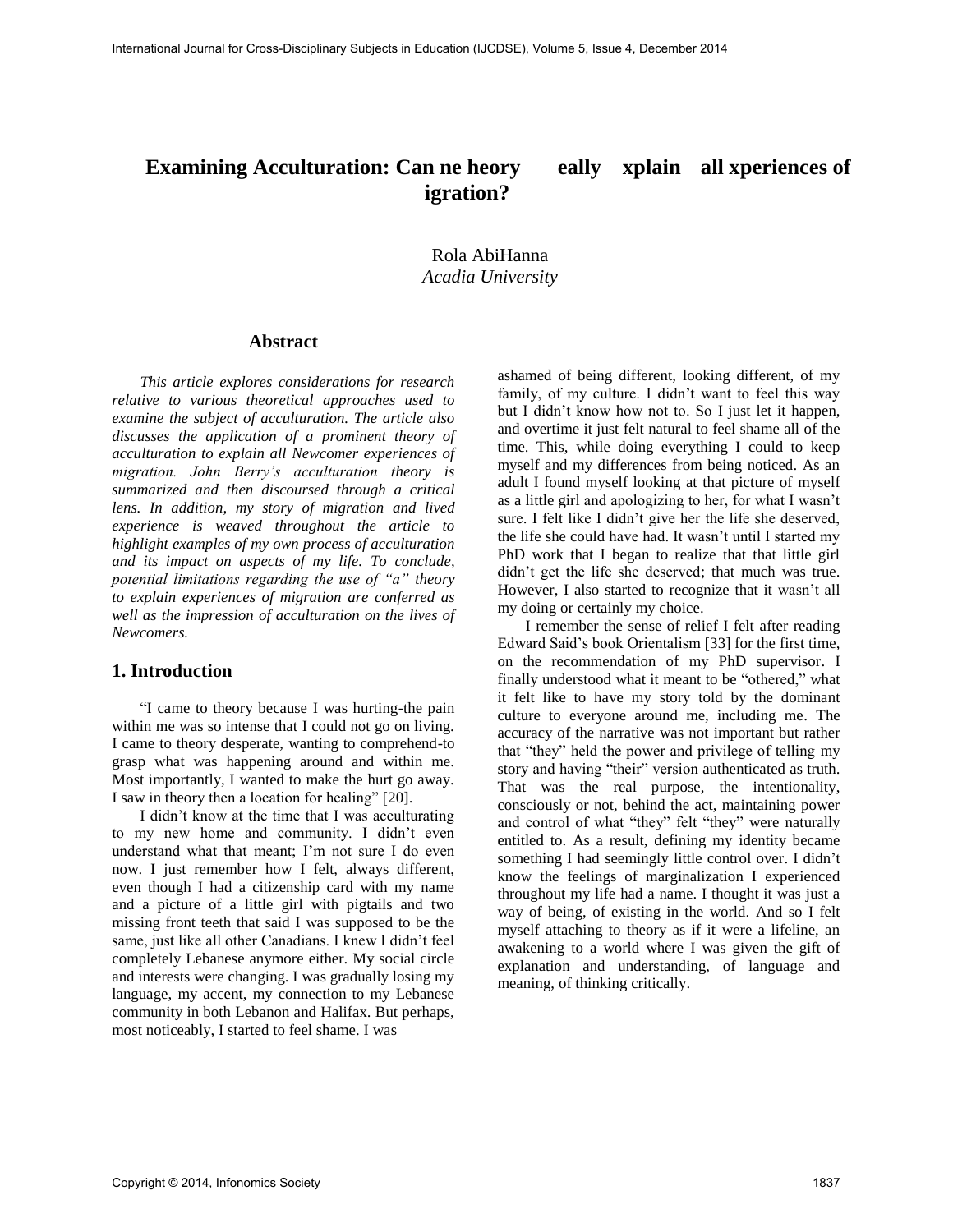### **2. Eclectic Theoretical Considerations for Migration Research**

As it turns out, theory and me, we were not a neat and tidy pair. No, we were more like an assorted puzzle made up of pieces that fit or seemed to fit, even when logic and jagged mismatched edges said they shouldn't. Many of Said's post-colonial positions are aligned with my own epistemology and have significant implications on my methodological choices in research. Perhaps what connects Said and me the most is our shared experience as Arabic migrants to the West, he to the United States and me to Canada. In his book, Said profoundly writes, "For objective reasons that I had no control over, I grew up as an Arab with a Western education. Ever since I can remember I have felt that I belonged to both worlds, without being completely of either one or the other" [29]. This speaks to the struggles faced by many migrant people, including myself, of feeling excluded from the culture to which they now belong but also feeling somewhat disconnected from the culture from which they came. The experience of detachment from culture is an important consideration for researchers working with the Newcomer population and for planning research methodologies. It is important to be aware of the delicate situation migrant people are in with respect to negotiating their identity in a new place and also the impact leaving their homeland may be having on their lives, their emotional state and their process of acculturation.

Although Said would call himself a humanist first with a post-colonial orientation, his ideas were strongly rooted in a critical perspective. The inception of critical theory originated from the Frankfurt School in Germany in the 1930's. The theory is largely connected to Marxism as well as capitalist intrusion and influence on social structures. One cannot carry out research on the acculturation of Newcomers in a Western culture without considering the impact of socio-cultural factors like socio-economics, power and privilege. With respect to a discourse on power, no theorist has been more influential than Michel Foucault: "But in thinking of the mechanisms of power, I am thinking rather of its capillary form of existence, the point where power reaches into the very grain of individuals, touches their bodies and inserts itself into their actions and attitudes, their discourses, learning processes and everyday lives [17].

In the Canadian Atlantic region, culture is largely built on European heritage and seems less so on African, Eastern European, Asian, Arab or Indigenous origins. As a result, the culture is more vulnerable to infusion of imperialistic influence. This point stresses the importance of focusing on the narratives of

migrant people in a study of immigration and acculturation rather than on the word of dominant discourse, policies, documents, and so called 'experts', who may be predominantly of European and Western descent. Furthermore, recognizing the relationship of power between Newcomers and those from the dominant society, including potentially the researcher, is another imperative consideration for migration research and its design.

For a great deal of time, despite being strongly centered in critical theory, I struggled with aligning myself with either a post-colonial frame or an anticolonial paradigm, not really comprehending their differences. It was when I came across the writings of George J. Sefa Dei and his complex work on anticolonialism that I was finally able to distinguish between the two. An anti-colonial position provides a space to take up the notion that we are not in a postcolonial period but rather one where colonial and imperialistic practices are still present but perhaps more covert. Moreover, an objection to all forms of colonization, regardless of time, place or colonizer are possible in an anti-colonial perspective, and are not solely and historically concentrated on imperial Europe. "There is nothing post about colonialism; there has never been, and there will never be, as long as our social relations are marked by relations of power and domination structured along the lines of race and other forms of difference (gender, sexuality, religion, language, and class)" [16]. Therefore, in relation to migration research, it is important to consider not only the power dynamics at play in the societal structures which Newcomers will now be considering and accessing, such as Education and Health as examples, but also the relationships with the people they will engage with within these systems. The researcher must also be aware of considering power when reviewing the knowledge and information obtained from participants in a study, how that information is gathered and how it is analyzed. Most importantly, a critical and anti-colonial consideration of power can largely be used as a lens by which to design the research process, analyse the data from the study, draw conclusions and make recommendations, always keeping Newcomers at the centre of this important work.

"The aim of anti-colonial discourse is to provide a common zone of resistance and struggle, within which variously diverse minoritized, marginalized, and oppressed groups are enabled to "come to voice." And subsequently to challenge and subvert the hegemonic systems of power and domination" [16]. Again, Dei's notion of allowing oppressed groups to "come to voice" is well aligned with my own positionality on privileging the voices of migrant people, whose ideas and beliefs may not be those shared by the dominant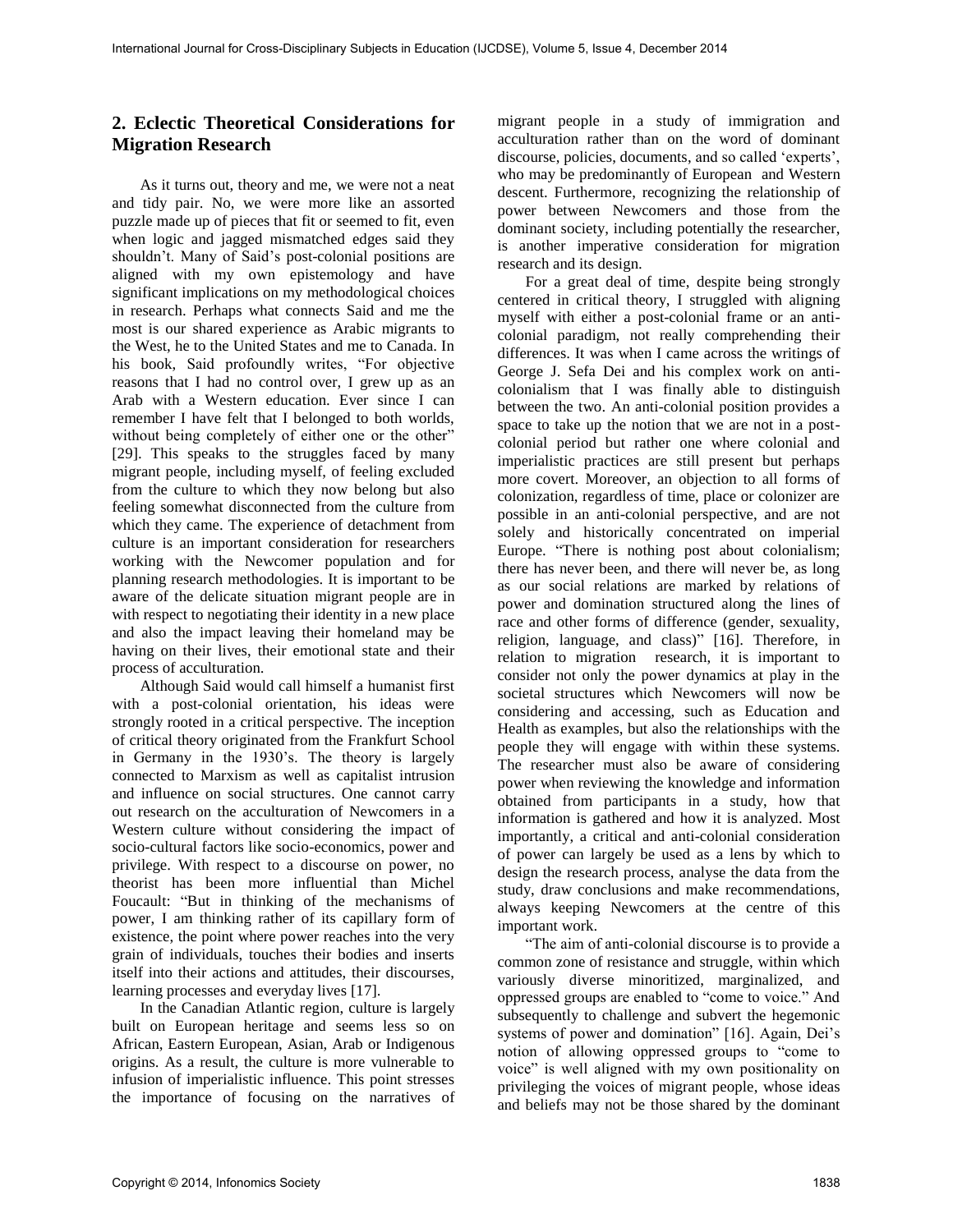society. Hearing from marginalized Newcomers about what it is they need, how they feel, and what they are experiencing concerning their acculturation to this new place, will give them the opportunity to tell their own story. Inadvertently, it aids the broader society with improving systems and practices to meet the needs of an expanding and diverse population of Canadians.

My orientation in several like-minded but different theoretical frameworks left me wondering; is there a "one size fits all" theory that clarifies acculturation, a theory that could help illuminate my own and others' lived encounters of migration? As I continued researching in the area of intercultural studies and migration, I found that John Berry's acculturation model kept coming up time and time again. Might I have stumbled upon the theory I've been searching for, one that explains acculturation processes while respecting a critical perspective?

#### **3. Acculturation Defined**

In its simplest definition, acculturation means "to assimilate to a different culture, typically the dominant one." [23]. Acculturation is the term more commonly used in the psychological arena [1, 2, 4 8, 18], while in the sociological and anthropological discourse, enculturation is more often referenced [22, 37, 39]. "Enculturation is the process by which people learn the requirements of their surrounding culture and acquire values and behaviours appropriate or necessary in that culture" [19]. One could infer from this explanation of enculturation that since all humans are born into a culture and society of some sort, that migrant people are first encultured in their own ethnic society, learning the roles, values and norms of that culture. Then, following migration, Newcomers are left to either abandon their ethnic culture or completely adopt the dominant culture, in which they now live. Or alternatively, migrant people must fiercely protect their ethnic culture or try to integrate and marry the two cultures somehow, while attempting to deal with other sociocultural factors, such as socio-economic situations, religious differences, and an inability to communicate seamlessly in the dominant language. Still, a process of enculturation such as the one described here, from one "singular" culture to another, is challenged in the literature. It soon became clear to me that the choice between acculturation and enculturation was simply a manifestation of a greater debate between acculturation and its contrarian, critical acculturation. To appreciate the latter, critical acculturation, one must first understand the pillars of acculturation theory itself.

## **4. Berry's Acculturation Theory**

John Berry's acculturation theory is perhaps one of the most common and current theories used in cross cultural psychology to explain immigrant identity formation. Berry's theory explains the acculturation process of Newcomers from their ethnic culture to their host culture following migration. The theory is rooted in a behavioural and cross-cultural psychology paradigm, similar to other identity theories in the literature [35, 36]. Berry first describes acculturation as, "…the dual process of cultural and psychological change that takes place as a result of contact between two or more cultural groups and their individual members. At the group level it involves changes in social structures and institutions and in cultural practices. At the individual level, it involves changes in a person's behavioral repertoire" [5]. Berry posits that attitudes toward acculturation and behaviour during intercultural encounters, of both migrant individuals and those from the dominant society, determine how smoothly the acculturation process occurs. Additionally, Berry states that at both individual and societal levels, commitment to maintenance of heritage culture and identity and desire for relationships sought among groups will also impact the acculturation process. Berry acknowledges that the dominant culture can put barriers in place for those trying to acculturate; however, he does not take up the impact of specific socio-cultural constraints, such as power, religion, race, and socio-economics on acculturation processes of those individuals. Rather, he identifies broader undefined conditions of segregation and exclusion by the host society of the people trying to acculturate. In contrast, when the dominant society embraces the acculturation of migrant people, Berry identifies this experience for the acculturating individuals and the wider society as multiculturalism and a melting pot. Berry states that when a society welcomes diversity, then the onus is on the person acculturating and the strength of his/her commitment to maintaining an ethnic identity to determine how well he/she acculturates. In such cases, the acculturating individual contributes to his/her separation and marginalization from the hosting society or his/her integration and assimilation into it. Berry discusses the acculturation process through the use of a flow chart with neatly outlined boxes, representing the clash of "Culture A" interacting with "Culture B." The flow and seamlessness of the acculturation process in Berry's model is dependent on acculturation strategies, changes in behaviour, and acculturation stress of the two cultures. Finally, Berry concludes that both the individual attempting to acculturate and the host society negotiate through the acculturation process, each giving things up, in order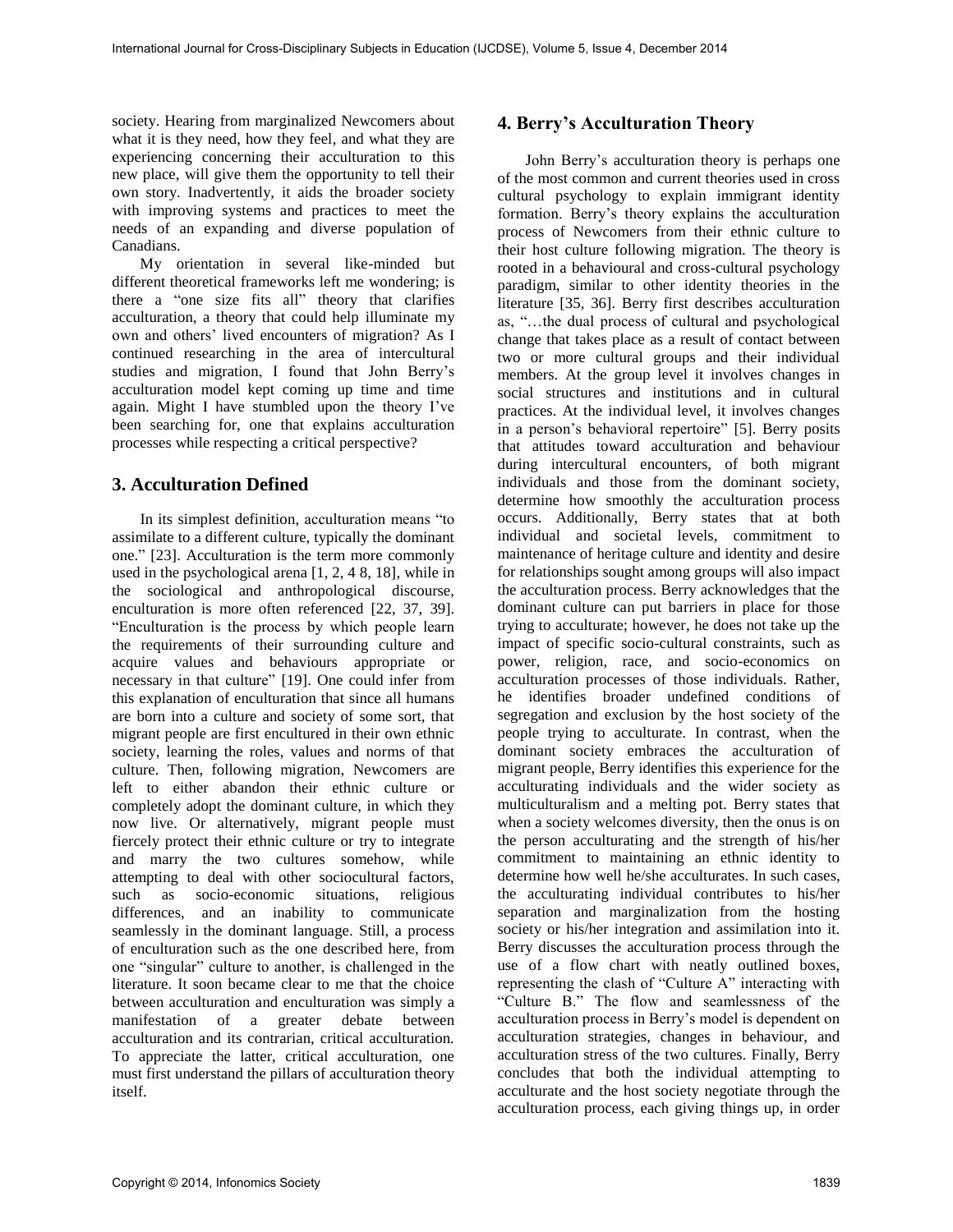to avoid conflict and live harmoniously together in one place; everyone is changed in the process.

#### **5. Acculturation Theory through a Critical Lens**

There are a few key arguments challenging Berry's acculturation theory. The claims are centered in a critical acculturation context, despite the fact that many of the authors are anchored in psychological research. The researchers' debate discourses the tensions and disparities between acculturation and critical acculturation in relation to migration experiences. Again, the use of language and its connection to particular epistemologies is taken up in several of the arguments. For example, as mentioned earlier, the term enculturation is preferred by several critical acculturation advocates because of its alignment with an anthropological perspective on socialization as opposed to a behavioural psychology orientation. Similarly, use of the term intercultural instead of cross cultural purposefully underscores the impact of social exchanges on individuals as opposed to blanket changes that occur across entire cultures.

The anthropological definition of acculturation is: "Acculturation comprehends those phenomena which result when groups of individuals having different cultures come into continuous first-hand contact, with subsequent changes in the original culture patterns of either or both groups" [27]. Despite being outdated, this definition of acculturation is still commonly used [13, 14, 28]. Although in the definition the reference to phenomena is derived from cultural anthropology, the epistemology and methodology regarding the study of acculturation remain strongly rooted in crosscultural psychology. The framework of cross-cultural psychology is problematic for several reasons. First, the concept of acculturation here implies that the study is of cultural change and not the change of individuals within cultures. Secondly, "cross cultural" presumes changes occur only at a social group level and not at an individual level. Finally, there is little attention paid in the definition of acculturation to the possible phenomena that have such an impact on individuals and cultural change [13, 14, 28]. Moreover, the use of other terms in acculturation research, such as assimilation, adaptation and integration, are not clearly delineated, nor is there a distinction made between these terms and acculturation [10, 39] which causes great confusion about which term is appropriate to use and when.

In his critique of acculturation theory, Waldram [37] described the use of the word cross-cultural as challenging, as it strongly relates to the field of social psychology. Waldram goes on to explain that social

psychology examines universal social phenomena and tries to relate those occurrences to other cultures and countries by way of comparative research. These comparative studies aim to identify universal rules of social behaviour across nations and without boundaries. Yet again, there is no focus on individuals or individual social encounters within cultures here, nor is there any consideration of how everyone involved in a social encounter is impacted. Furthermore, in cross-cultural social psychology research, universal rules of behaviour are measured and represented empirically. There is a heavy use of methods that include surveys, tests and scales to characterize social encounters, with few focusing on the socio-cultural factors related to social experiences [13, 15]. Consequently, many in the anthropological field were left wondering if culture itself is even part of acculturation studies any longer. As a result, a critical acculturation approach to cultural research emerged causing academics to moving away from the term "cross-cultural" to the more inclusive term "intercultural" [37]. The word intercultural better highlights the distinct change(s) that can occur and impact all individuals involved in a social exchange or encounter. Again, by choosing to use the word intercultural, Waldram underlined the importance of altering language in a way that supports the notion that there is more than one culture per place and that people don't simply cross over from one culture to another after migrating.

Another of the key anthropological arguments against acculturation theory is that researchers, often psychologically positioned, engage in study and discourse about culture as if it is the same for all who experience it, a cookie cutter experience so to speak for individuals who are part of a common social group [37]. This modernist epistemology used to study culture differs greatly from current critical and postmodern perspectives, which see culture as an individual occurrence, one where culture is not defined but rather ambiguous for all those who experience it. Here, culture is interpreted differently by people based on their lived experiences in their unique social worlds [21]. Chirkov [13] argues that the use of hypotheses and deductive reasoning do not work in the study of culture, as there are no probable regularities in behaviour, but rather individual responses to social encounters. Additionally, the success of acculturation is not solely based on the strategies used by Newcomers attempting to adjust to a new society as suggested by acculturation theory, but rather equally involves the roles of those from the dominant society in the social experience [28, 39].

As a final point, while some critical acculturation scholars describe enculturation as cultural learning, [39, 28] others describe it as the process for learning to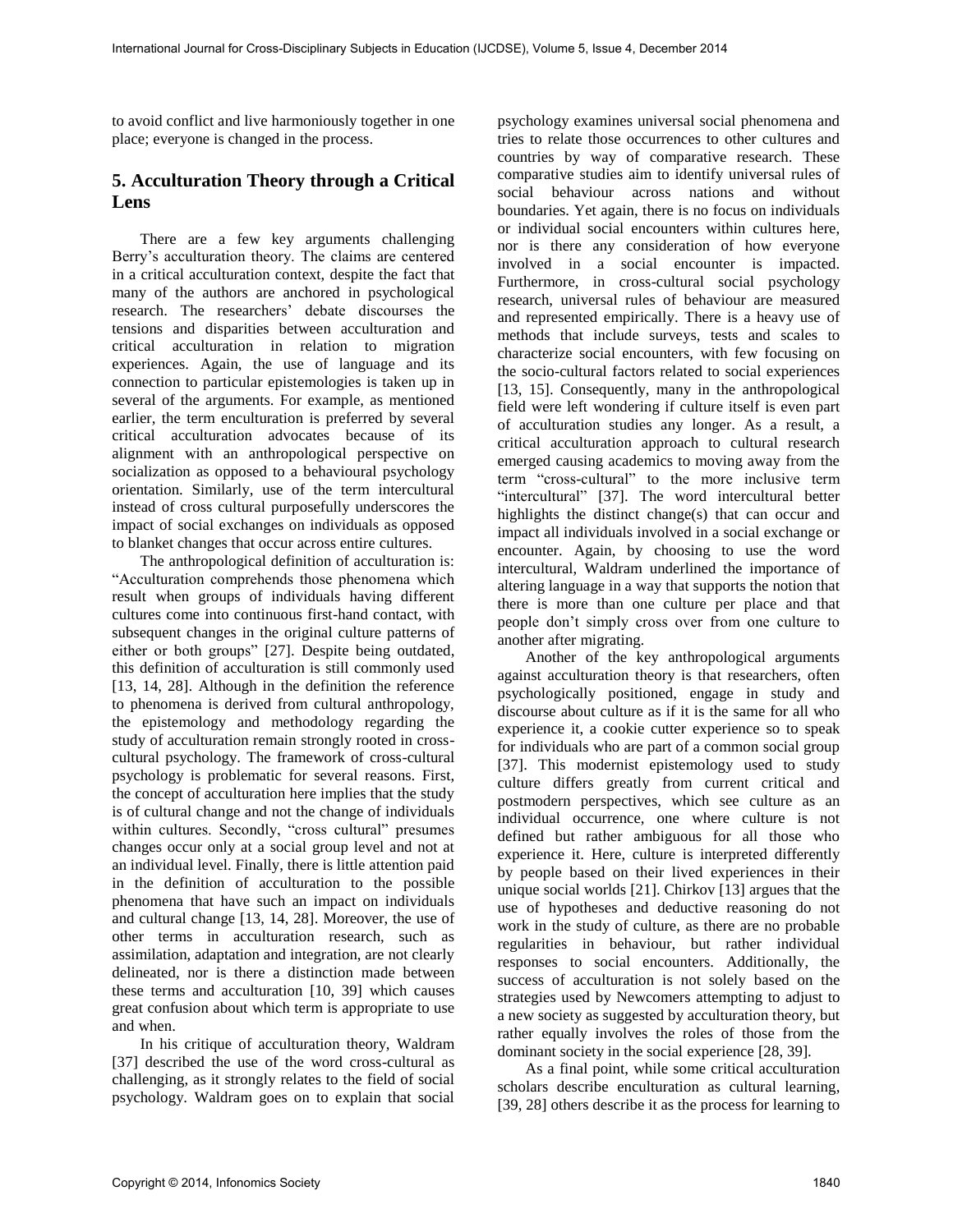be cultural in a given real world context" [37]. Waldrum's explanation emphasizes that there is not one way of experiencing culture for all individuals engaged in an intercultural encounter, even for those people who come from the same social or "cultural" group. Regardless, both of the definitions above represent culture as a process rather than an entity. Furthermore, using this concept of enculturation rather than acculturation implies that not only is enculturation a process of cultural learning, but more importantly, the process is not universal, as suggested by Berry's acculturation theory [10]. By understanding and studying acculturation as a process without definitive boundaries, researchers would be better equipped to use the data to promote and address personal growth, individual development and family relations [28, 33]. Such an approach would be far more beneficial to the migrant community and the agencies that support them, instead of mostly benefiting the researcher [14, 28]. Therefore, although the word enculturation may be preferred by some, the literature in cultural studies of migration is less concerned with the use of a word, like acculturation or enculturation, and more concerned with a critical acculturation position that challenges the more traditional research approaches in cross-cultural social psychology [37]. Examining intercultural encounters as a process of enculturation provides insight to researchers of individual cultural changes that occur for both Newcomers and those from the dominant society as opposed to only engaging in discourse about broad and unrefined societal changes in ethnic and host cultures.

 To conclude, a number of recommendations are being made by critical acculturation researchers to enhance the study of acculturation following migration, and to aid in its shift from an examination of group processes to an inquiry about individual experiences. Chirkov [14] writes, "Acculturation is an open-ended, continuous process that includes processes, relapses, and turns which make it practically impossible to predict and control. This process should be described, interpreted, and understood by the researchers." A critical methodology to acculturation is aided by the use of the word enculturation, meaning that individuals socialize to a variety of cultural components without having to either neglect their indigenous heritage or reject the society in which they now live [39]. Critical acculturation is a developing social process that is born out of encounters between participating individuals where many socio-cultural factors are at play, including history, politics, economics, and so on [10, 13, 15, 33, 39]. Epistemologically, acculturation can be studied in many forms of interpretive social science, including ethnography, phenomenology,

symbolic interactionism, participatory action research and narrative analysis [14, 15, 33]. The latter point being that it is important methodologically to take a multi-method approach to the study of cultural change following migration [10, 14, 39].

## **6. Berry's Rebuttal**

It would be unjust not to mention John Berry's position on the challenges expressed regarding his model of acculturation noted in the previous section. In Berry's response to the many criticisms of his work on acculturation, he has this to say, "Numerous assertions about my views are made in the various articles; simply saying and repeating them does not make them true. This remark is directed at the serious lack of evidence provided by many of the authors to substantiate their assertions" [6]. Yet again, we are engaged in the same argument that has existed between positivist and post-positivist, quantitative and qualitative, researchers for more than a century. Berry argues that as people we share a common humanity, and it is these commonalities that allow social scientists to conduct comparative research among various cultures, a cross cultural psychology approach. Berry goes on to say that research does not have to take an either/or position but can include both natural and cultural traditions. Still, Berry concedes that there are dual considerations of culture after migration, both from an individual and group perspective and ethnographic approaches to research can unearth one's individual experiences with and in culture. However, Berry states the ways in which individuals process intercultural encounters are often grounded in human psychological universals. Finally, Berry opposes the claim that his research on acculturation lacks a study of culture. He claims that in his numerous studies on acculturation, he uses both quantitative and qualitative research methods, including an ethnographic methodology, as well as collaborating with anthropologic research partners.

## **7. Understanding Impacts of Acculturation**

Newcomers to Canadian society, may at times feel caught between two hybrid [9] and potentially conflicting identities [24]. Disjointed and conflicting identities within a family unit can contribute to catastrophic consequences, as was the case with the honour killings of the Shafia sisters by their father, mother and brother in Kingston, ON (2009), the murder of 16 year old Aqsa Parvez of Mississauga, ON (2007), strangled to death by her brother and father, and the homicide of Dr. Ottilia Chareka by her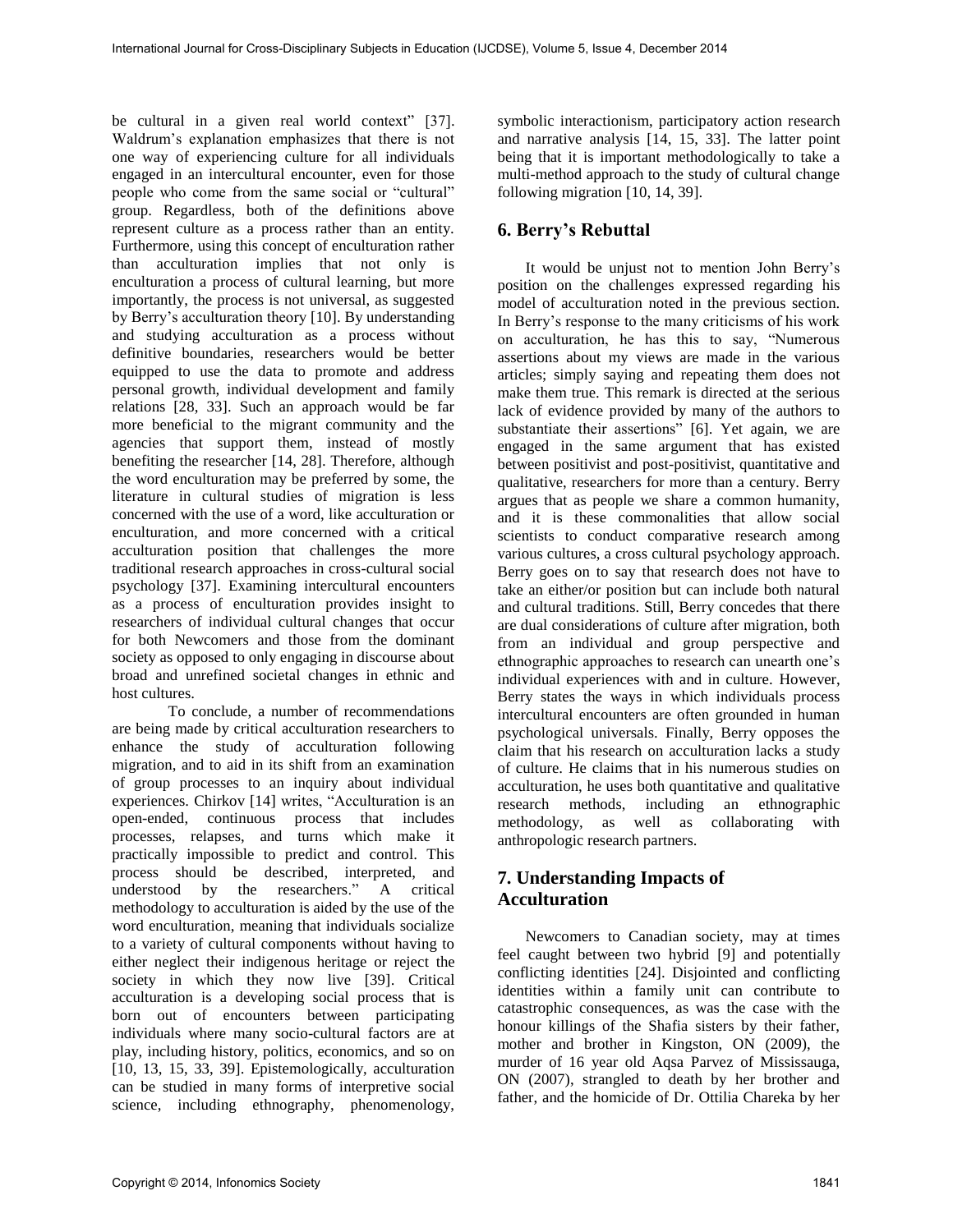husband Patrick Chareka in Antigonish, NS (2011). There have been an estimated 13 honour killings in Canada over the last decade [12], an increase in gender violence against immigrant women [26], an increase in gang affiliations by immigrant youth [25], and a growing number of cases of psychosis among immigrant populations, resulting from migration related adversity and other social conditions[11, 31]. These violent consequences associated with migration demand an examination of the ways in which communities and services support Newcomer families, and a consideration of the sociocultural elements that both bind and separate us as Canadians.

My first experience as an educator was teaching English as a Second Language (ESL) at a junior high school in an area of Halifax that had a very dense population of Newcomer families, primarily those who had immigrated to Canada under refugee status, and came from refugee camps throughout Africa, the Middle East and Eastern Europe. I saw firsthand the struggles of those families, the trauma and culture shock they were experiencing, the systemic barriers they faced, not unlike my own family. They felt very much excluded by the society to which they now belonged and had a difficult time interlacing their own culture with that of the westernized dominant culture. I had female students who came from Afghanistan who had never held a pencil in their hands before and others of African descent who would not make eye contact with me as their teacher because I appeared to be "white" and they did not want to dishonour me in anyway. I was teaching when a Newcomer father of one of my students died by suicide from hanging himself from a tree on the school property. It took me a very long time to understand and accept his decision, which I initially interpreted as completely selfish. Overtime, however, I began to understand his choice. He was depressed because he could not support his family in their new country, a situation beyond his control and littered with systemic barriers that perhaps he wasn't even aware of. Nonetheless, he wanted to die close to his children, and that I began to accept and oddly appreciate.

According to Statistics Canada, the country's population is projected to grow from the current 33.7 million people to between 40.1 and 47.7 million people by 2036. Immigration levels account for the greatest percentage of the population increase in years to come [32]. Over the next number of decades Canada will continue to open its doors to Newcomers through various immigration initiatives. The nation, as a result, will have to address policy and systemic gaps in its response to migrant citizens. However, there is little migration research specific to the cultural uniqueness of provinces and very few qualitative studies in relation to the influence of sociocultural

factors on the identity negotiation and acculturation processes of migrant people. Future research in the study of acculturation will be beneficial to Newcomers during their own acculturation to Canada, but also to policy developers and practitioners as they work toward supporting Newcomers in a more respectful, reflexive and culturally responsive way.

#### **8. Conclusion**

Based on my lived experiences of acculturation, I concur with the many critical acculturation arguments challenging Berry's acculturation theory regarding its universal approach to culture. One needs to only ask Dr. Berry whom he believes has the privilege of defining the universal cultural norms he refers to, and to whose advantage and disadvantage do these norms exist? I believe there is no one way to be "culturalized," whether referring to one's indigenous experiences or to cultures that exist in their new location following migration. In the end, I am more comfortable with a critical acculturation approach to the study of intercultural migration experiences and what it represents and challenges epistemologically. Without using actual or definitive stages of an acculturation process, one can imagine people's acculturation into a new society as a spectrum of experiences, ebbing and flowing through varied intercultural social encounters. Each of these diverse encounters, distinct in its own way, begs social scientists to consider the potentially endless number of socio-cultural factors at play, a task neither easy nor tidy for a critical researcher.

My own family is a perfect example of people's different experiences and responses to acculturation. My parents remain connected to their Lebanese heritage but my mother, who worked in the English speaking community, is much more comfortable with social interactions and the use of English language during such engagements. My father remains quite removed from the dominant English speaking culture and is dependent on his children to lead interactions he has within the broader "Canadian" society. My sisters and I went in all different directions. Two of my older sisters married into our Lebanese community and are much more attached to cultural practices and even our home back in Lebanon, which they regularly visit. My oldest sister, who in many ways worked so hard to challenge my parents to break down some of the social boundaries they put up after our family migrated, due to a lack of trust in the new culture, seems to be more disconnected from her indigenous culture. It makes sense that the culture you work so hard to push against may be one that you lose a connection with as you age. Nonetheless, that same sister recently returned to Lebanon, after refusing to visit for many years, and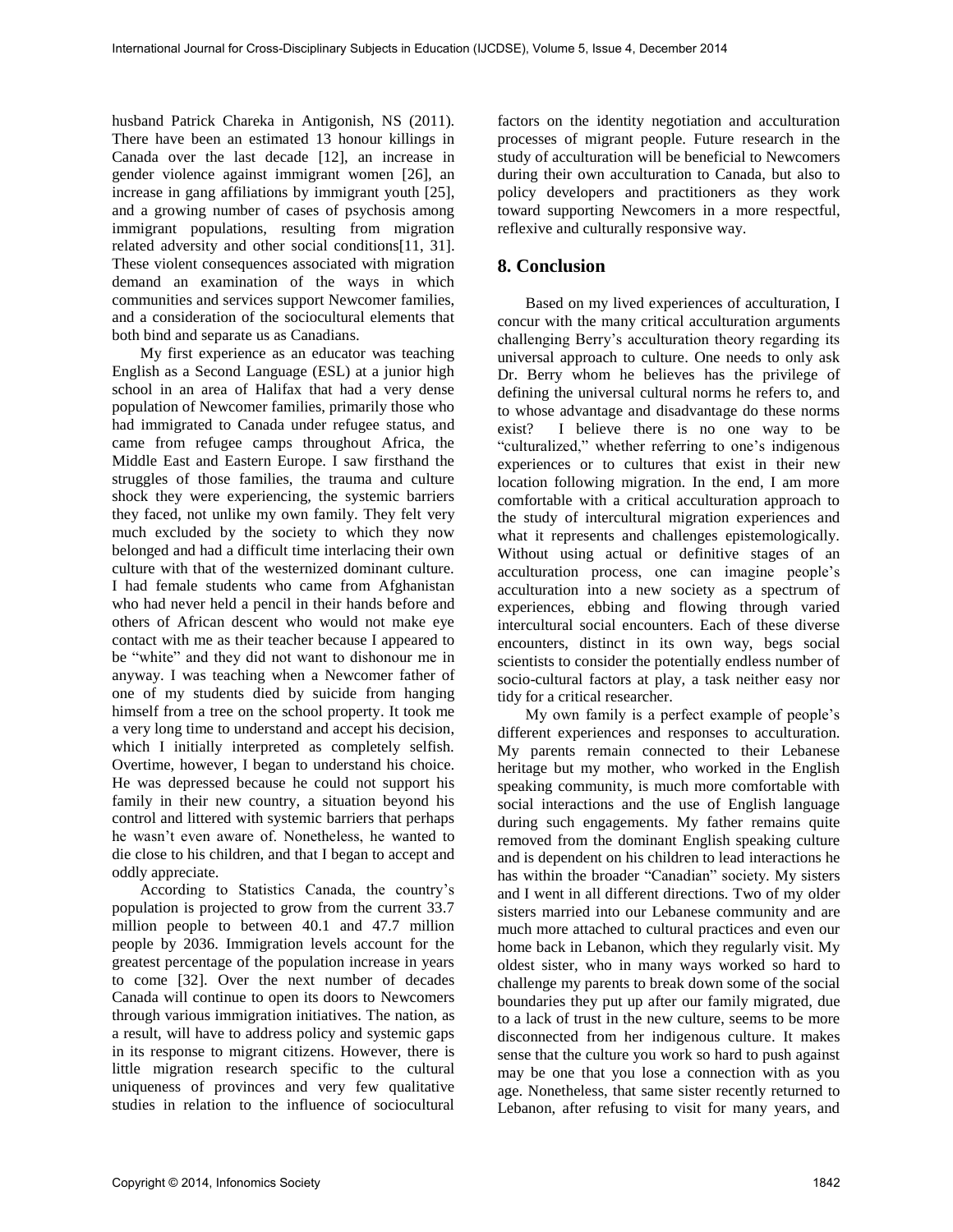seems to have a new appreciation for the culture and its strong sense of community. My brother, who is the youngest child, and is the only sibling to have been born in Canada after we migrated, has a difficult time understanding the impact of acculturation on the rest of us. He doesn't completely understand the hardships we faced, since he believes we grew up in Canada for the majority of our lives so our experiences aren't or shouldn't be very different from his own. Interestingly, my description of family above is based solely on observation, as we have never really talked about the influence migration has had on us. As far as I am concerned, I know my lived encounters and my reflexivity around the negotiation and development of my identity are exactly what have brought me to this place and at this time in my life.

#### **8. References**

[1] Berry, J.W. (1980). Acculturation as varieties of adaptation. In A. Padilla (Ed.), Acculturation: Theory, models and some new findings (pg. 9-25). Boulder, CO: Westview Press.

[2] Berry, J.W. (1997). Immigration, acculturation and adaptation. Applied Psychology: An International Review, 46, 5-68.

[3] Berry, J.W. (2000). Cross-cultural psychology: A symbiosis of cultural and comparative approaches. Asian Journal of Social Psychology, 3(3), 197-205.

[4] Berry, J.W. (2003). Conceptual approaches to acculturation. In K. Chun, P. Balls-Organista, & G. Marin (Eds.), Accultruation: Advances in theory, measurement and application (pg. 17-37). Washington: APA Books.

[5] Berry, J.W. (2005). Acculturation: Living successfully in two cultures. International Journal of Intercultural Relations, 29, 697-712.

[6] Berry, J.W. (2009). A critique of critical acculturation. International Journal of Intercultural Relations, 33, 361-371.

[7] Berry, J.W., Phinney, J.S., Sam, D.L., & Vedder, P. (2006). Immigrant youth: Acculturation, identity, and adaptation. Applied Psychology: An International Review, 55(3), 303-332.

[8] Berry, J.W., Poortinga, Y.H., Segal, M.H., & Dasen, P. R. (2002). Cross-cultural psychology: Research and application. Cambridge, United Kingdom: Cambridge University Press.

[9] Bhabha, H.K. (1994). The Location of Culture. Oxon: Routledge.

[10] Bhatia, S. & Ram, A. (2009). Theorizing identity in transnational and diaspora cultures: A critical approach to

acculturation. International Journal of Intercultural Relations, 33, 140-149.

[11] Bhui, K., Stansfeld, S., Head, J., Haines, M., Hillier, S., Taylor, S., Viner, R., & Booy, R. (2005). Cultural identity, acculturation, and mental health among adolescents in east London's multiethnic community. Journal of Epidemial Community Health, 59, 296-302.

[12] Boesveld, S. (2012). Shafia trial: Six perspectives on 'honour' killings in Canada. National Post. Retrieved from: http://news.nationalpost.com/2012/01/30/shafia-trial-sixperspectives-on-honour-killing/

[13] Chirkov, V. (2009). Critical psychology of acculturation: What do we study and how do we study it, when we investigate acculturation? International Journal of Intercultural Relations, 33, 94-105.

[14] Chirkov, V. (2009). Summary of the criticism and of the potential ways to improve acculturation psychology. International Journal of Intercultural Relations, 33, 177-180.

[15] Creswell, J. (2009). Towards a post-critical praxis: Intentional states and recommendations for change in acculturation psychology. International Journal of Intercultural Relations, 33,162-172.

[16] Dei, G.J.S, & Asgharzadeh, A. (2001). The power of social theory: The anti-colonial discursive Framework. Journal of Educational Thought, 35(3), 297-323.

[17] Foucault, M. (1980). Power/Knowledge. New York: Random House, pg. 39.

[18] Graves, T. (1967). Psychological acculturation in a triethnic community. South-Western Journal of Anthropology, 23, 337-350.

[19] Grusec, J.E. & Hastings, P.D. (Eds.). (2007). Handbook of socialization: Theory and research. New York: Guilford Press.

[20] hooks, b. (1994).Teaching to Transgress: Educating as the Practice of Freedom. New York: Rutledge, pg. 59.

[21] Kleinman, A. (1995). Writing at the margin: discourse between anthropology and medicine. Bereley: University of California Press.

[22] Kottak, C. (2013). Window on humanity: A concise introduction to general anthropology. New York: McGraw-Hill.

[23] Oxford Dictionaries. (2014). Retrieved from: https://www.oxforddictionaries.com.

[24] Malhi, R.L., Boon, S.D., & Rogers, T.B. (2009). 'Being Canadian' and 'being Indian': Subject positions and discourses used in South Asian-Canadian women's talk about ethnic identity. Culture and Psychology, 15(2), 255- 283.